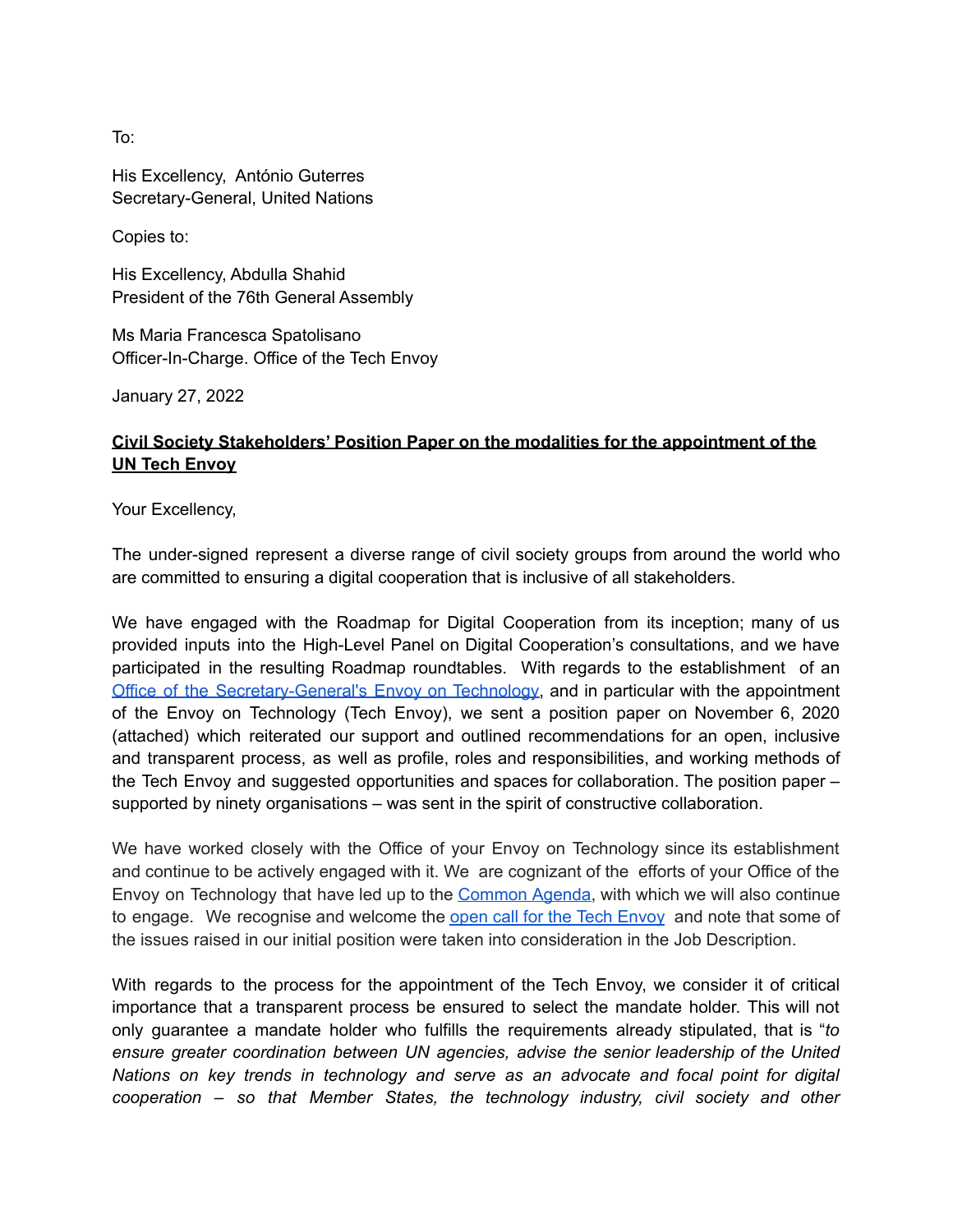*stakeholders have a first port of call for the broader United Nations system*", but will also support a trustworthy relationship with stakeholders, which will be key to the fulfillment of the mandate.

We therefore take this opportunity to reiterate the key characteristics of the Tech Envoy profile based on our experience and mandates as civil society groups working to improve inclusive internet governance and digital cooperation. We echo what we earlier included in our position paper as well as desired working methods and opportunities for collaboration. While welcoming the encouragement for women to apply, it is important that not only should women candidates apply, but candidates on the shortlist need to be committed to bringing a gender lens into the mandate.

At this point, we also provide recommendations to support a transparent appointment process. We recognise that the mandate of the Tech Envoy is not an independent expert mandate but we recommend that lessons are learned from relevant processes, e.g the Human Rights Council Special Procedures to support visibility and transparency in the Tech Envoy appointment process. To this end, we call for:

- Widespread publication of the call in relevant forums, including on the webpage of the UN Tech Envoy and through relevant UN news outlets and communication channels, and a possible extension of the deadline to ensure a sufficient amount of qualified applications are received
- The publication of the names of candidates who responded to the open call
- The publication of the shortlist of candidates
- The declaration of independence of shortlisted candidates from any commercial conflicts of interest, unresolved legal, or human rights violations in their past roles or positions.
- Relevant dates, for example, timeframe for consideration of candidatures and final decision

Thank you for considering these recommendations. We remain at your disposal for any clarifications and look forward to working in close cooperation with you and the Office of the Tech Envoy as it continues its critical work.

Please accept, Your Excellency, the assurances of our highest consideration,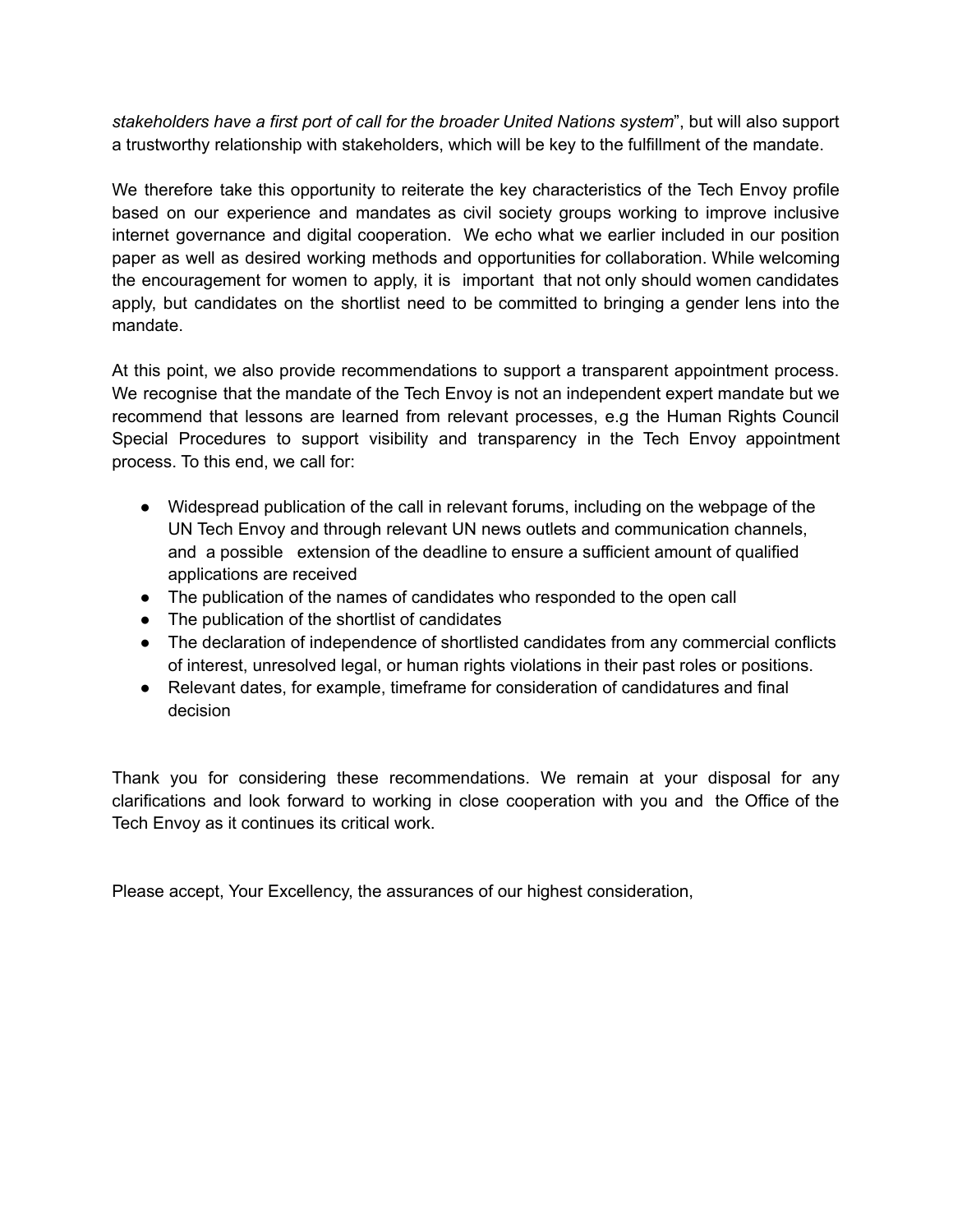- 1. <A+> Alliance for Inclusive [Algorithms](https://aplusalliance.org/)
- 2. [Access](https://www.accessnow.org/) Now
- 3. [Accur8Africa](https://accur8africa.com/)
- 4. Advocacy Initiative for [Development](https://www.aidonline.org/) (AID)
- 5. Afghanistan Democracy and [Development](http://addo.org.af/) Organization (ADDO)
- 6. Africa Foundation for Community Development (AFCOD-Uganda)
- 7. Africa Freedom of [Information](https://africafoicentre.org/) Centre
- 8. African Centre for Citizens [Orientation](http://www.africacore.org/)
- 9. African [Declaration](https://africaninternetrights.org/) on Internet Rights and Freedoms Coalition
- 10. African Freedom of [Expression](https://www.africafex.org/) Exchange (AFEX)
- 11. Africa Open Data and Internet Research [Foundation](http://www.aodirf.org/about.html) (AODIRF)
- 12. [AFRIX](https://afrixci.com/)
- 13. [AfroLeadership](https://afroleadership.org/)
- 14. [Afrotribune](https://afrotribune.com/)
- 15. Alliance for [Affordable](https://a4ai.org/) Internet A4AI
- 16. Asociación Colombiana de Usuarios de Internet
- 17. [Asociación](https://www.tedic.org/) TEDIC
- 18. Association for Progressive [Communications](https://www.apc.org/) APC
- 19. A World Without Chemical and Biological Weapons www
- 20. Bangladesh NGOs Network for Radio and [Communication](https://bnnrc.net/)
- 21. [Bareedo](http://bareedo.org/) Platform, Somalia
- 22. Bloggers of Zambia
- 23. CCAOI, India
- 24. Centre for Human Rights, University of Pretoria
- 25. Centre for Information Technology and [Development](https://www.citad.org/) (CITAD)
- 26. Centre for [Multilateral](https://thecfma.org/) Affairs (CfMA)
- 27. [Collaboration](https://cipesa.org/) on International ICT Policy in East and Southern Africa CIPESA
- 28. Community [Development](http://www.cdionline.org/) Initiative (CDI), Kano, Nigeria
- 29. [Data2X](https://data2x.org/)
- 30. [Datalat,](https://www.datalat.org/) Quito (Ecuador)
- 31. [Derechos](https://www.derechosdigitales.org/) Digitales
- 32. Digital [Peace](https://digitalpeacenow.org/) Now
- 33. Digital Rights and [Inclusion](https://drif.paradigmhq.org/) Forum (DRIF)
- 34. Digital Rights [Foundation](https://digitalrightsfoundation.pk/) (DRF)
- 35. DigitalSENSE Africa
- 36. Environmental Development Initiative
- 37. European Center for [Not-for-profit](https://ecnl.org/) Law
- 38. Forum on Internet Freedom in Africa [\(FIFAfrica\)](https://cipesa.org/fifafrica/)
- 39. Free [Expression](http://freeexpressionmyanmar.org/) Myanmar (FEM)
- 40. Front Page [International](https://frontpageinternational.wordpress.com/) (FPI)
- 41. Global Forum for Media Development ([GFMD\)](https://gfmd.info)
- 42. Global [Partners](https://www.gp-digital.org/) Digital
- 43. Global Partnership for Sustainable [Development](https://www.data4sdgs.org/) Data
- 44. HOUSE OF [AFRICA,](http://houseof.africa/) Ndjamena, Chad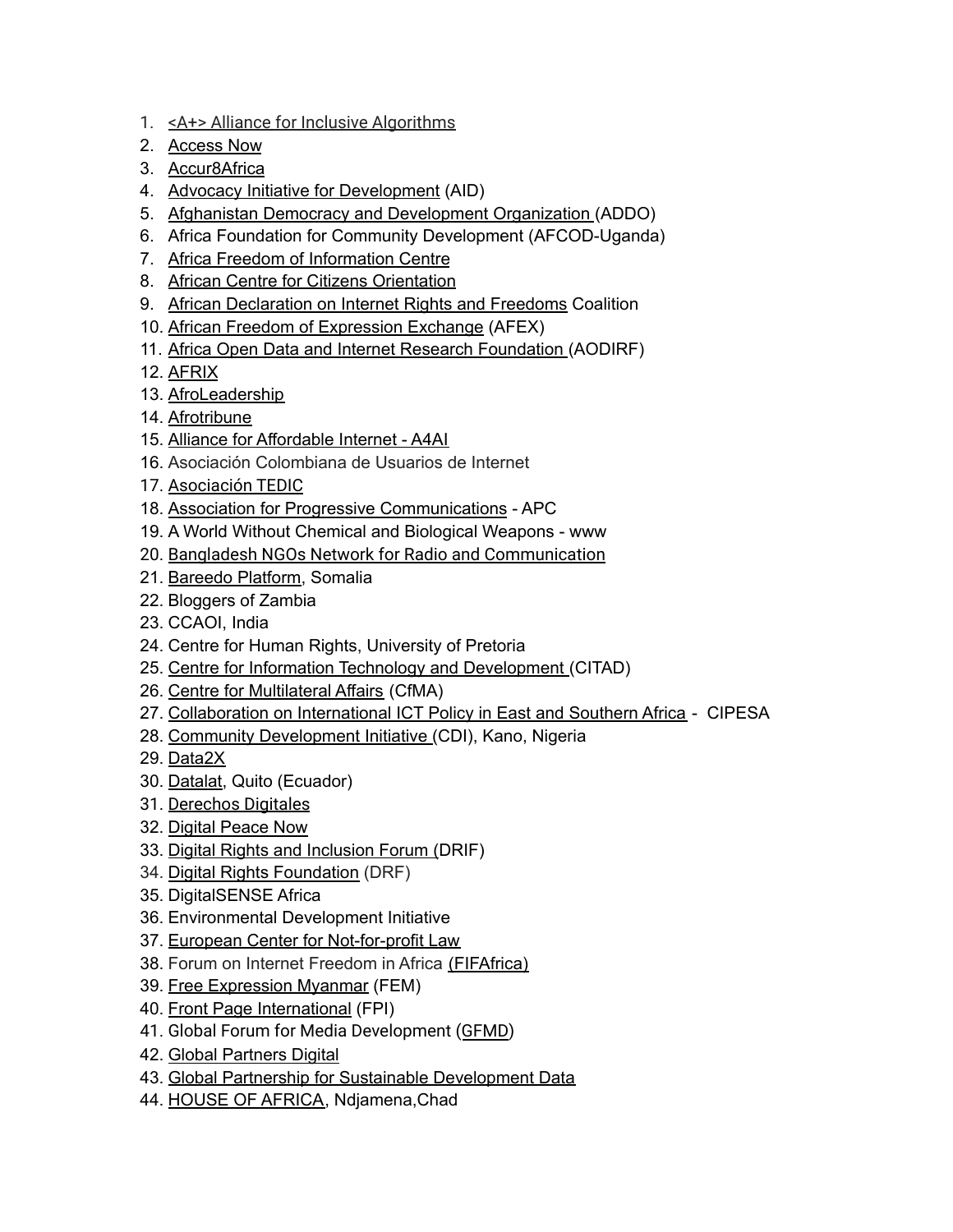- 45. [iamtheCODE](https://www.iamthecode.org/)
- 46. [Impact4News,](https://impactfornews.weebly.com/) UK
- 47. [Instituto](https://nupef.org.br/) Nupef
- 48. Internet [Governance](https://igcaucus.org/) Caucus
- 49. Inventario Nacional de Calidad del (Agua-INCA) National Inventory for Water Quality
- 50. Jade Propuestas Sociales y [Alternativas](https://jadesociales.org/) al Desarrollo, A.C. (JADE SOCIALES), Yucatán, México
- 51. [Jokkolabs](https://www.jokkolabs.net/) Banjul
- 52. Keeping It Real (KIR) Foundation
- 53. Kinango Coalition for Human Rights Defenders
- 54. League for Societal Protection Against Drug Abuse (LESPADA)
- 55. Life Campaign to abolish death sentence in Kurdistan
- 56. Media [Foundation](https://www.mfwa.org/) for West Africa (MFWA)
- 57. Media Institute of Southern Africa-Zimbabwe Chapter
- 58. Media Matters for Democracy (MMfD)
- 59. Media Rights [Agenda](http://www.mediarightsagenda.org/activities.html) (MRA)
- 60. [OISTE](https://oiste.org/)
- 61. Open Data [Watch](https://opendatawatch.com/)
- 62. Organization of the Justice Campaign
- 63. Ovillage, Côte d'Ivoire
- 64. [PACKS](https://www.packs-africa.org/) Africa
- 65. [Paradigm](https://paradigmhq.org/) Initiative
- 66. Policy Alert Nigeria
- 67. [PROTEGE](https://www.protegeqv.org/) QV
- 68. Rainier [Communications](https://www.rainierco.com/)
- 69. Red en Defensa de los [Derechos](https://r3d.mx/) Digitales (R3D)
- 70. RNW [Media](https://www.rnw.org/)
- 71. SDSN [TReNDS](https://www.sdsntrends.org/) group
- 72. Simply [Secure](http://simplysecure.org)
- 73. Social Media Exchange (SMEX)
- 74. Somali Youth Development Foundation (SYDF).
- 75. Southeast Asia Freedom of Expression (SafeNet)
- 76. Sustainable Entrepreneurship and Economic Development Initiative (SEEDi)
- 77. Tanzania Health Care and Environmental Conservation Organisation
- 78. [Taraaz](https://taraazresearch.org/)
- 79. The [Bachchao](http://thebachchaoproject.org/) Project
- 80. The Empathy [Business](http://theempathybusiness.co.uk/)
- 81. Ubunteam
- 82. UCSF Global Programs, Kenya
- 83. [WikiRate](https://wikirate.org/)
- 84. [Wisekey](https://www.wisekey.com) SA
- 85. [Women](https://www.womenatthetable.net/) at the Table
- 86. Women in Crisis Response
- 87. World Wide Web [Foundation](https://webfoundation.org/)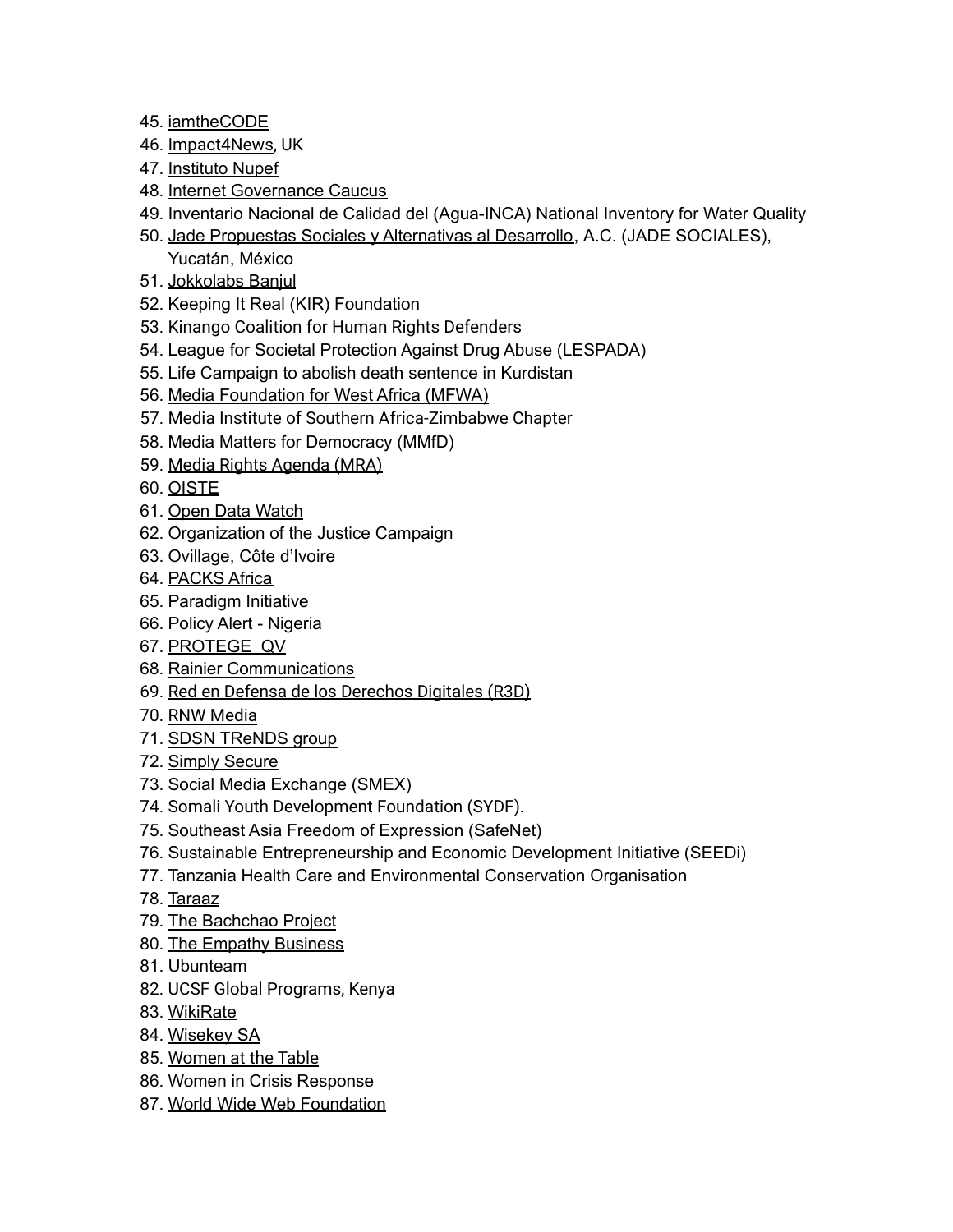88. YESAID Kenya

- 89. Youth Coalition on Internet Governance
- 90. [ZeroToOne](https://the021.org) Foundation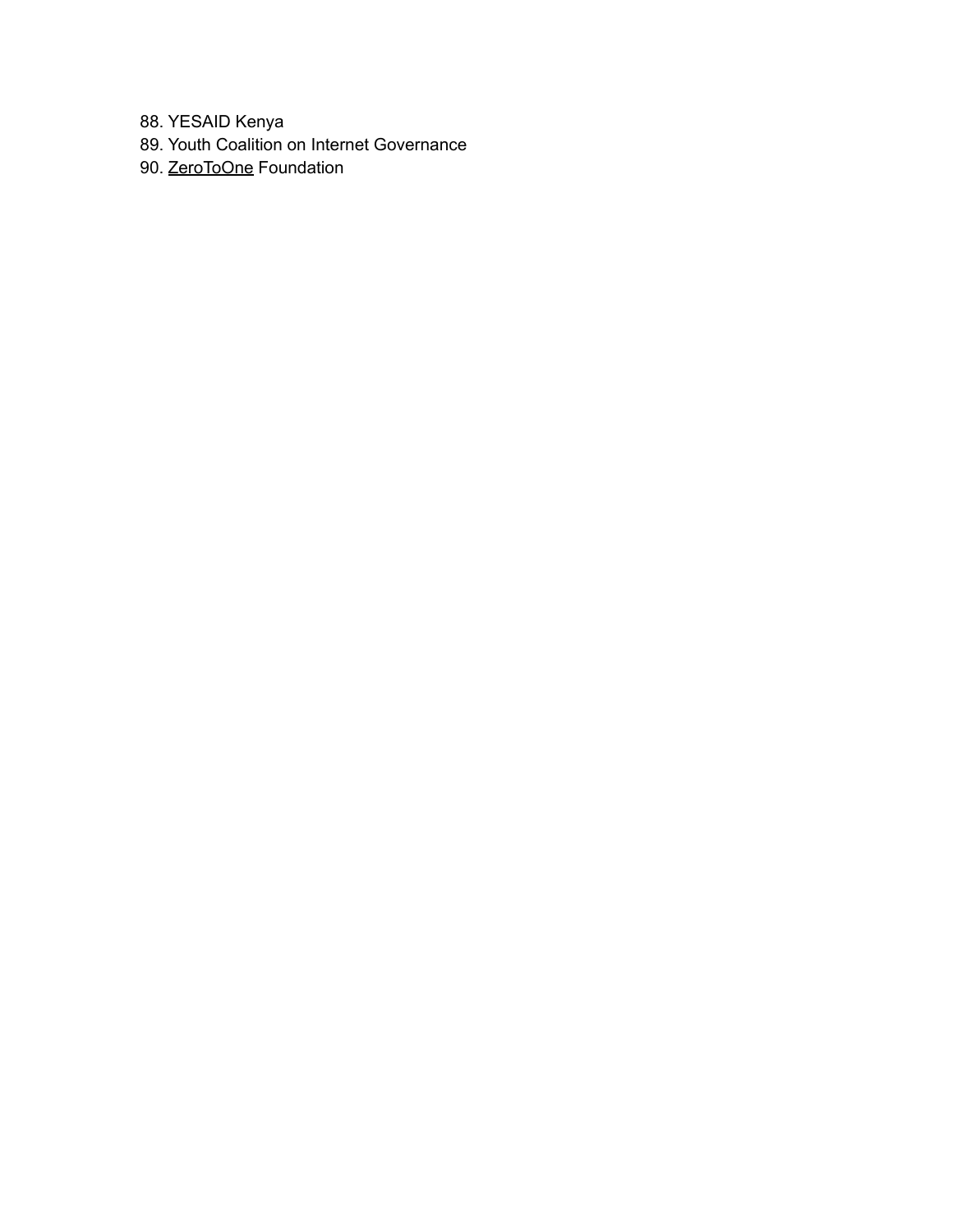#### **[INITIAL POSITION SENT at 14:00 UTC on November 16]**

To:

His Excellency, António Guterres Secretary-General, United Nations

November 16, 2020

#### **Non-State Actors' Position Paper on the appointment of the UN Tech Envoy**

This document sets out the aspirations of non-State actors engaged in the Digital Cooperation process concerning the guiding principles, profile, roles and responsibilities, and working methods of the United Nations Technology Envoy (Tech Envoy) to be appointed by the Secretary-General. It is a consensus document among several organizations, networks and industry stakeholders. The process leading to this document has sought to be open, inclusive, and as transparent as possible. Four consultations over six months, one week of open call for contributions on the draft, and an open session at the virtual Internet Governance Forum of 2020, (vIGF2020) were held, allowing broad consultation and diversity of contributions from as many organisations as possible.

Non-State<sup>1</sup> actors have actively engaged in the Digital Cooperation process from its inception.<sup>2</sup> The experience and expertise of stakeholders from civil society, the technical community, private sector and other stakeholder groups were essential to bringing more diverse voices and perspectives to discussions. As such, non-State actors are committed to working with the future Tech Envoy, in order "*to ensure greater coordination between UN agencies, advise the senior leadership of the United Nations on key trends in technology and serve as an advocate and focal point for digital cooperation – so that Member States, the technology industry, civil society and other stakeholders have a first port of call for the broader United Nations system*."

 $1$  Legally incorporated Civil Society Organisations, Academia, Technology Communities, Think tanks, and Companies.

<sup>&</sup>lt;sup>2</sup> Including providing input into the High-Level Panel's consultation on its report "the Age of Digital Interdependence," to engaging in the follow up process, including in the virtual Roundtables, set up to discuss if and how the recommendations included in the Roadmap can be advanced and finally, the launch of UN Secretary-General's Digital Cooperation Roadmap.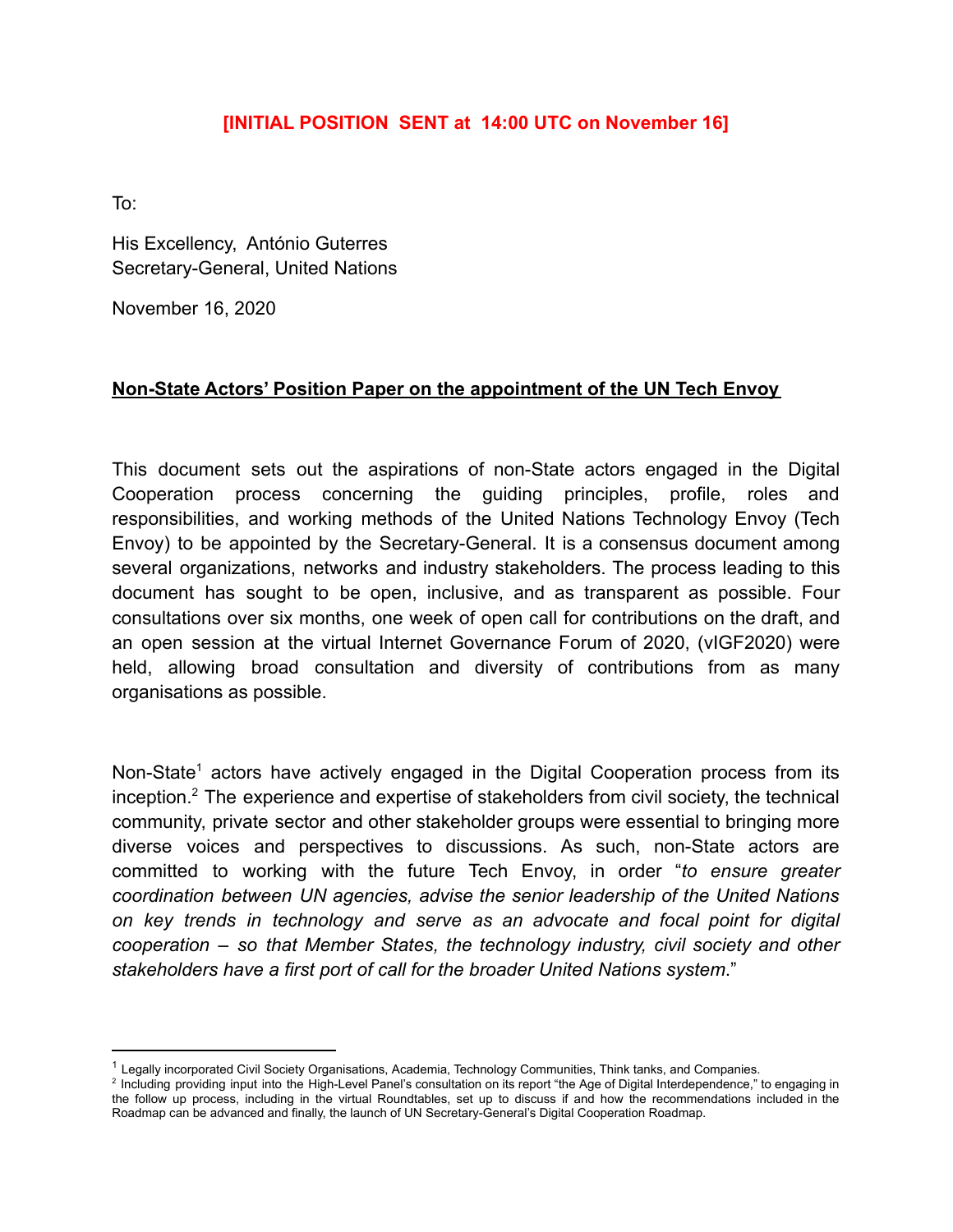As mentioned in the Options for the Future of Global Digital Cooperation Paper developed by the office of the Special Adviser to the UN Secretary-General as well as by the Governments of Germany and the United Arab Emirates "*there is room to conceptualize the mandate of the UNSG's Envoy on Technology in a way which would ensure a personal and institutional overlap between the UN Tech Envoy and the IGF structures and also heighten governmental interest*". Further, in the Response to the Options Paper developed by the IGF MAG's Working Group on Strengthening and Strategy, it is noted that "*grounded in the principles of multistakeholder dialogue and transparency, this role will have the unique opportunity to facilitate dialogue and should be open and responsive to all stakeholders seeking involvement in digital cooperation initiatives*".

# **Background**

As organizations dedicated to promoting human rights, digital rights and an inclusive digital ecosystem, we know and respect the United Nations as a global, trusted and vital entity, and an essential actor of global Digital Cooperation. Because Information and Communication Technologies are increasingly underpinning access to nearly all essential services, including food, water, energy, and healthcare, critical government functions, as well as education, innovation, diplomacy, national and global security and world peace, we are of the opinion that if there was ever a time that Digital Cooperation among all stakeholders was urgent, it is now. The United Nations, representing the collective conscience and will of the global community, has a responsibility to take the steps necessary to ensure the digital cooperation agenda embodies and represents the aspirations of the world.

## **Guiding principles for appointment**

### **Do No Harm and Ensure Expertise in Internet Governance, Digital Technologies and Human Rights**

Digital technologies profoundly transform societies, offering unprecedented opportunities, as well as underlying challenges and risks. The Tech Envoy must be guided by the do no harm principle, and take responsibility for the United Nations' engagement with technology companies. As captured in the United Nations Declaration on the commemoration of the seventy-fifth anniversary of the United Nations, "*when improperly or maliciously used, digital technologies can fuel divisions within and between countries, increase insecurity, undermine human rights and exacerbate inequality.*" Considering the profound global impact and capabilities digital technologies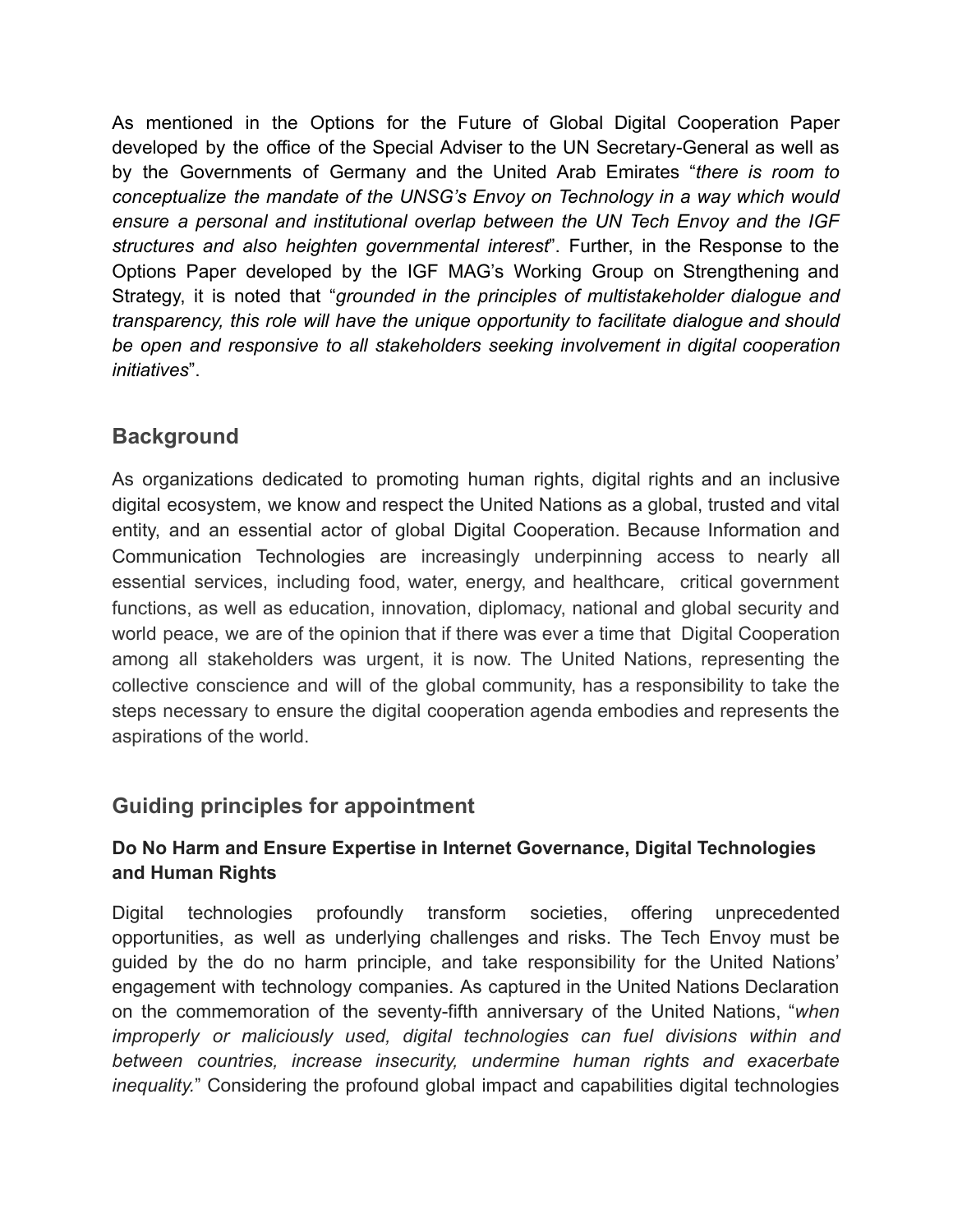have, coupled with the ultimate responsibility entrusted in the Tech Envoy, it is imperative that the selection process appropriately vet candidates for their expertise in internet governance, digital technologies, and human rights. The Roadmap has set the role of the Tech Envoy to advise the senior leadership of the United Nations on key trends in technology and serve as an advocate and focal point for digital cooperation. As such, the Tech Envoy should have visibility into the United Nations own use of Information Technology, the implementation of the Secretary General's new "Data Strategy," and other internal mechanisms to ensure the highest standards of rights protections in particular in the areas of transparency, data protection, privacy and freedom of expression.

### **Openness in process**

Since the Tech Envoy intends to "serve as an advocate and focal point for digital cooperation and a first port of call for the broader United Nations system" the Tech Envoy selection and appointment process should remain open to all stakeholders. One of the overall aims of the UN Secretary-General's Roadmap for Digital Cooperation is to accelerate global digital cooperation "*so that progress towards achieving the Goals by 2030 can be made collectively*." Collective action requires collective awareness. To ensure openness in the process, it is imperative to clarify the timeline, working methods, modalities, and opportunities for engagement: in person or virtually in the Tech Envoy appointment process. Active and meaningful efforts by all stakeholders should be made to ensure an open, transparent, and inclusive appointment process. Such efforts should include transparent documenting and routine reporting.

### **Multi-stakeholder engagement**

Meaningful multi-stakeholder engagement and systemic global action requires intersectional perspectives from a diverse set of stakeholders worldwide. The Tech Envoy's policies and decisions must be rooted in open, transparent, inclusive, and meaningful multi-stakeholder consultations both prior to appointment, and routinely throughout the duration of the mandate. The UN Secretary-General's Roadmap for Digital Cooperation explicitly recognizes the importance of engaging with various stakeholders from the outset: *"digital cooperation is a multi-stakeholder effort and, while Governments remain at the centre, the involvement of the private sector, technology companies, civil society and other stake-holders is essential. It is vital to engage with the private sector, the technical community and civil society from the beginning if realistic and effective decisions and policies are to be made.*"

## **Profile**

While it may not be possible to entirely define a professional profile, we deem it fit that the Envoy be: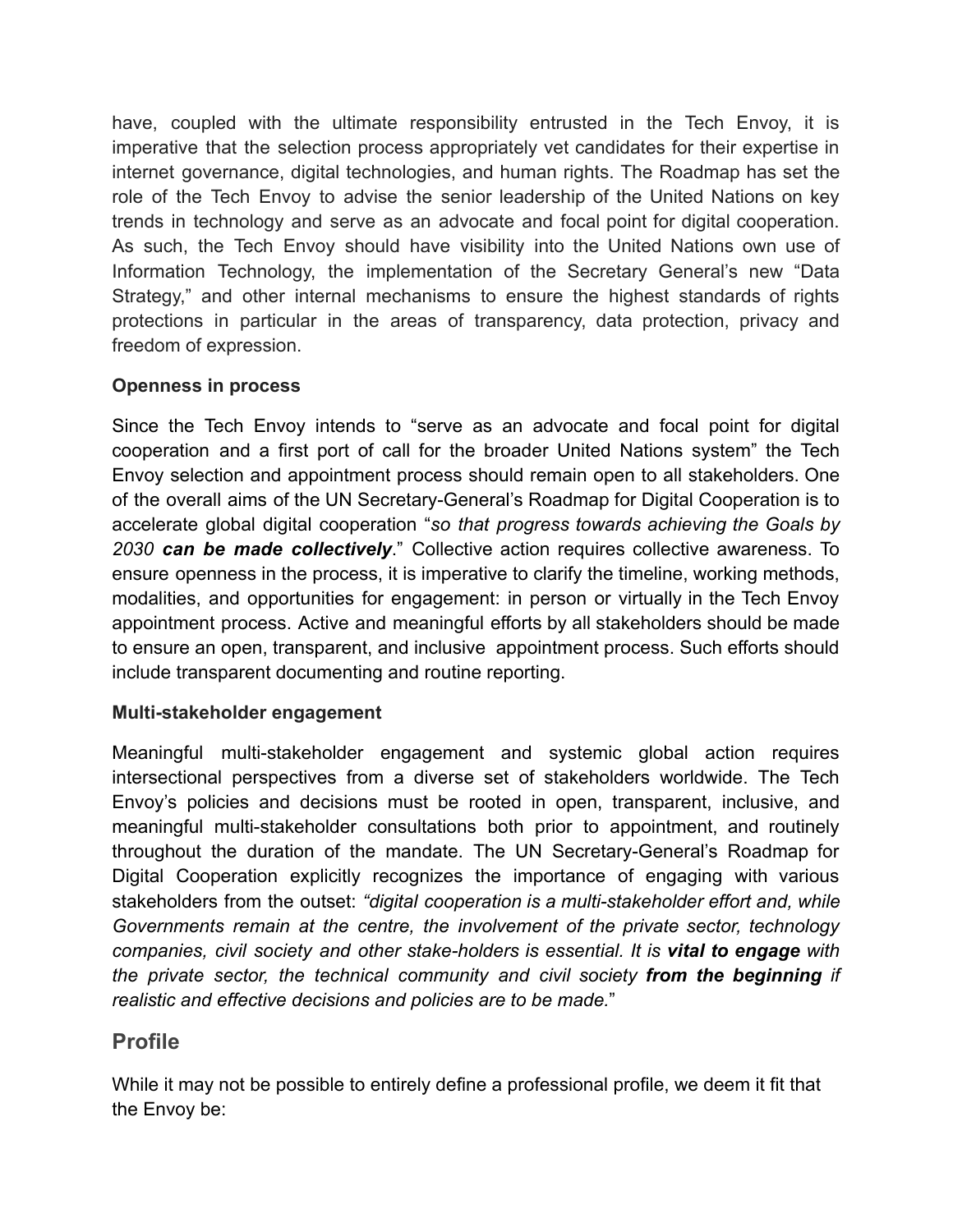#### **- A Respected Convenor**

Experienced in the multistakeholder approach for policy development and possess a solid understanding of the UN, UN Bodies and Agencies and its mandates. Demonstrated ability to harness these competencies to foster collaboration, cooperation and inclusive dialogue among internal and external stakeholders in the digital cooperation process.

#### **- Commitment to Human Rights**

Ensure that UNGA Resolution A/HRC/32/L.20 on "the promotion, protection and enjoyment of human rights on the Internet," is a key consideration throughout the digital cooperation process. This includes supporting and promoting access to the free, open and secure Internet and digital technologies as enablers of human rights.

#### **- Technically Competent**

Strong familiarity with the Internet architecture and infrastructure that supports an open, global and interoperable Internet. An understanding of the processes and actors participating in the Internet standards' making process; demonstrable ability to work and collaborate with a wide range of stakeholders participating in such standards' processes; demonstrable appreciation of the roles and responsibilities of actors participating in the development and evolution of the Internet; demonstrable knowledge of the complex interdependencies of technical and policy considerations. An understanding of emerging technologies and the complex policy considerations.

#### **- An Inclusive Negotiator and collaborator**

Willingness to respect the heritage of the World Summit on Information Society - WSIS, i.e. a commitment to leading open and inclusive engagement with non-governmental stakeholders.

## **Roles and responsibilities**

The Roadmap has set the role of the UN Tech Envoy to ensure greater coordination between UN agencies, advise the senior leadership of the United Nations on key trends in technology and serve as an advocate and focal point for digital cooperation – so that Member States, the technology industry, civil society and other stakeholders have a first port of call for the broader United Nations system.

While we consider the above to be truly representative of our aspirations, we expect that the Envoy, once in office, will clarify how these roles and responsibilities will be carried out on a day-to-day basis. Ample information needs to be available online on these roles. Digital cooperation stakeholders should be able to give feedback to the Tech Envoy, make recommendations, and also bring in constructive criticism.

We cannot underestimate the powerful position the Tech Envoy will have with private sectors actors, particularly information communication technology (ICT) companies. We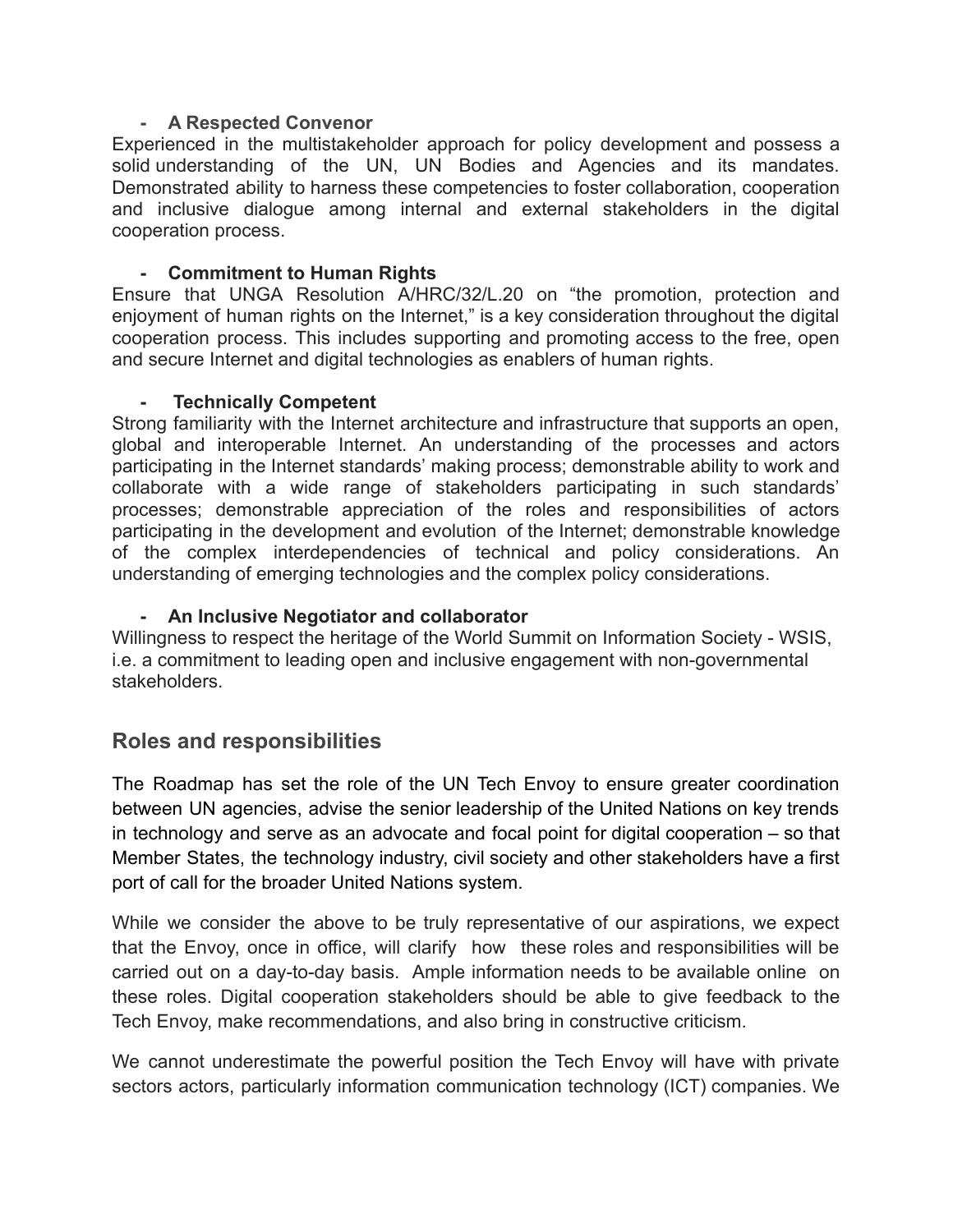believe that the Tech Envoy may contribute to monitoring public-private partnerships, ensuring transparency and respect for human rights.

Prior to COVID-19, we have witnessed United Nations agencies and offices increasingly enter into public-private partnerships. The United Nations currently has no dedicated office or Special Representative to govern and monitor such partnerships, yet such a representative is imperative to ensure increased consultation with various stakeholders and scrutiny around both the process and content of any private-public partnerships within the United Nations. This ranges from questions about whether potential conflicts of interest have been identified and mitigated, to whether a human rights impact assessment was conducted, and to the scope of the potential terms of an agreement and the privacy, data protection, and security measures in place to govern these services. In relation to analogous public-private partnerships at the national level, Special Procedures of the Human Rights Council have warned that "care must be taken to ensure that negotiations for public-private partnerships are fully transparent and are not kept confidential." The Tech Envoy, and the office, could therefore serve as, if not a gatekeeper, at least a minder and expectation-setter when it comes to private-public partnerships to ensure each new private-public partnership the United Nations enters into provides a positive precedent for future digital cooperation between intergovernmental organizations and ICT companies.

# **Desired working methods**

Among other ways of working and communicating to the broader community, the Tech Envoy may consider:

- 1. Regularly updated website
- 2. Quarterly reports (or briefings)
- 3. Open Consultations
- 4. Regular engagement in events
- 5. A flagship annual report
- 6. Continued and enhanced use of social media
- 7. Hosted dialogues

# **Essential collaborations**

The digital cooperation ecosystem boasts of a range of critical ongoing initiatives that may support the UN Tech Envoy's role. We would suggest the following as key:

- 1. The Internet Governance Forum
- 2. The Broadband Commission